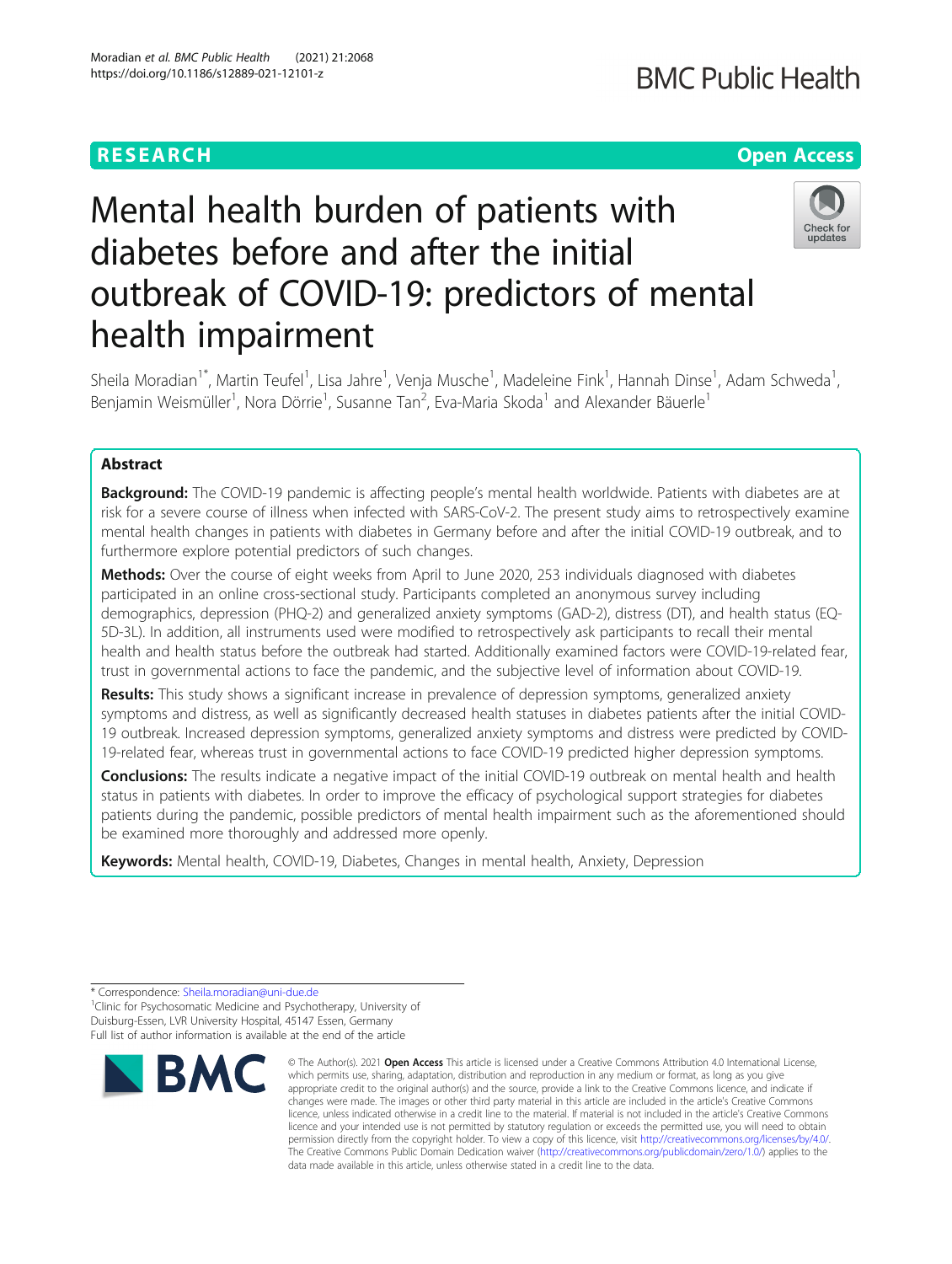# Background

Ever since its outbreak in China, the newly identified disease termed COVID-19 (coronavirus disease − 19) has spread rapidly through the whole world. The spread of the underlying novel virus SARS-CoV-2 (severe acute respiratory syndrome coronavirus type 2) was officially declared as a global pandemic on March 11th 2020 [\[1](#page-8-0)] and has impacted every nation with a few exceptions [\[2](#page-8-0)]. Over 131 million infections have been confirmed worldwide, entailing severe disease and almost 2.9 million deaths (until May 2021 [\[3](#page-8-0)]). Among confirmed SARS-CoV-2 infections, the actual number of infections is likely to be underestimated, meaning that a number of cases have probably gone undetected and the number of unreported cases is even higher [[4\]](#page-8-0).

To reduce the transmission of SARS-CoV-2, many countries announced several restrictions, as vaccinations and medications were still lacking in the beginning. These restrictions included, among others, the shutdown of public facilities, a partial prohibition of social gatherings, the restriction of entry and intensification of border controls, as well as the promotion of safety behaviour. The restrictions, while abrupt and unprecedented, were considered necessary to reduce infections in order to prevent capacity overload in hospitals and to protect risk groups [[5\]](#page-8-0).

These changes in everyday-life, alarming mortality levels in some countries and related media coverage had a large impact, not only on public life and the economic development, but also on people's mental health [\[6](#page-8-0), [7](#page-8-0)]. Recently published international literature investigating the mental health of different populations in the context of the pandemic, showed elevated prevalence in depression, anxiety and stress symptoms  $[8-13]$  $[8-13]$  $[8-13]$  $[8-13]$ . These findings are in line with recent research from Germany, which points toward increased prevalence of generalized anxiety symptoms, depression symptoms, distress and COVID-19 related fear in the German population during the first lock-down [[14](#page-9-0)]. Furthermore, depression, anxiety and distress symptoms in individuals with preexisting mental illnesses appeared to have worsened considerably [[15\]](#page-9-0). Thus, pre-existing mental illness appears to be a risk factor for psychological burden, as well as being female, at younger age, a student or unemployed [[16,](#page-9-0) [17\]](#page-9-0).

Other risk factors for psychological burden in the context of COVID-19 include pre-existing somatic diseases like diabetes, arterial hypertension, cardiovascular or respiratory disorders [[18](#page-9-0), [19](#page-9-0)]. The pre-existing medical conditions of several somatic diseases can lead to a more severe course of COVID-19 [\[20\]](#page-9-0) and thus they were defined as high-risk morbidities for COVID-19 [\[21](#page-9-0), [22](#page-9-0)]. Diabetes is a definite risk factor for a severe course of COVID-19 [[23](#page-9-0)]. This chronic metabolic disease is characterized by increased levels of blood glucose, affects about 422 million people worldwide and is directly attributed to 1.6 million deaths each year [\[24\]](#page-9-0). Several studies reported diabetes patients to be two to three times more likely to need intensive care, when infected with SARS-CoV-2, compared to patients with less severe disease, as well as a higher mortality in diabetes patients with COVID-19 [\[25](#page-9-0), [26\]](#page-9-0). In recent literature a two-way interaction between COVID-19 and diabetes is stated, in which COVID-19 leads to worsening of dysglycemia and diabetes increased severity in COVID-19 courses [\[27](#page-9-0)]. Hence, patients appear to carry a double burden and need to be very careful to follow safety behaviour such as hand-washing or physical distancing [[28\]](#page-9-0) in order to minimize the possibility of infection and a severe course of COVID-19. A recent study showed that patients with diabetes reported higher COVID-19-related fear and more safety behaviour than matched controls [[29\]](#page-9-0). Moreover, Joenson et al. [\[30](#page-9-0)] found that diabetes patients worried about not being able to manage their illness and treatment if infected with COVID-19.

Consequently, this increased risk for developing a severe course of COVID-19 because of a chronic somatic disease aggravates psychological burden due to COVID-19 [\[12](#page-9-0), [31\]](#page-9-0). In addition to this pandemic stress, individuals with chronic diseases such as diabetes already have an increased psychological burden due to their medical condition [\[32\]](#page-9-0). The everyday-life of diabetes patients is characterized by challenges and complications resulting in considerable emotional distress [\[33](#page-9-0)], which can lead to a higher risk of mental disorders: Several studies showed higher prevalence of mental health issues in individuals with diabetes compared to individuals without diabetes [\[34\]](#page-9-0), including depression and anxiety disorders [[35](#page-9-0)–[37](#page-9-0)]. Importantly, depression and anxiety symptoms may be associated with lower treatment adherence, which can lead to worse glycemic control and, ultimately, adverse diabetes outcomes [[38](#page-9-0)]. As pre-existing mental health illness appears to be a risk factor for psychological burden  $[15]$  $[15]$ , it can be assumed that patients with diabetes suffer from various stress factors during the COVID-19 pandemic.

Thus, the COVID-19 pandemic poses a particular challenge to patients with diabetes by adding uncertainty and distress to an already stressful pre-existing condition. In order to provide adequate support for patients with diabetes it is important to understand how the COVID-19 outbreak affects them and if there are risk and protective factors. In recent investigations COVID-19-related fear, pre-existing mental illness, trust in governmental actions and the subjective level of information appeared to predict mental health impairment [\[14](#page-9-0), [39](#page-9-0)]. Retrospective assessments of patients were the approach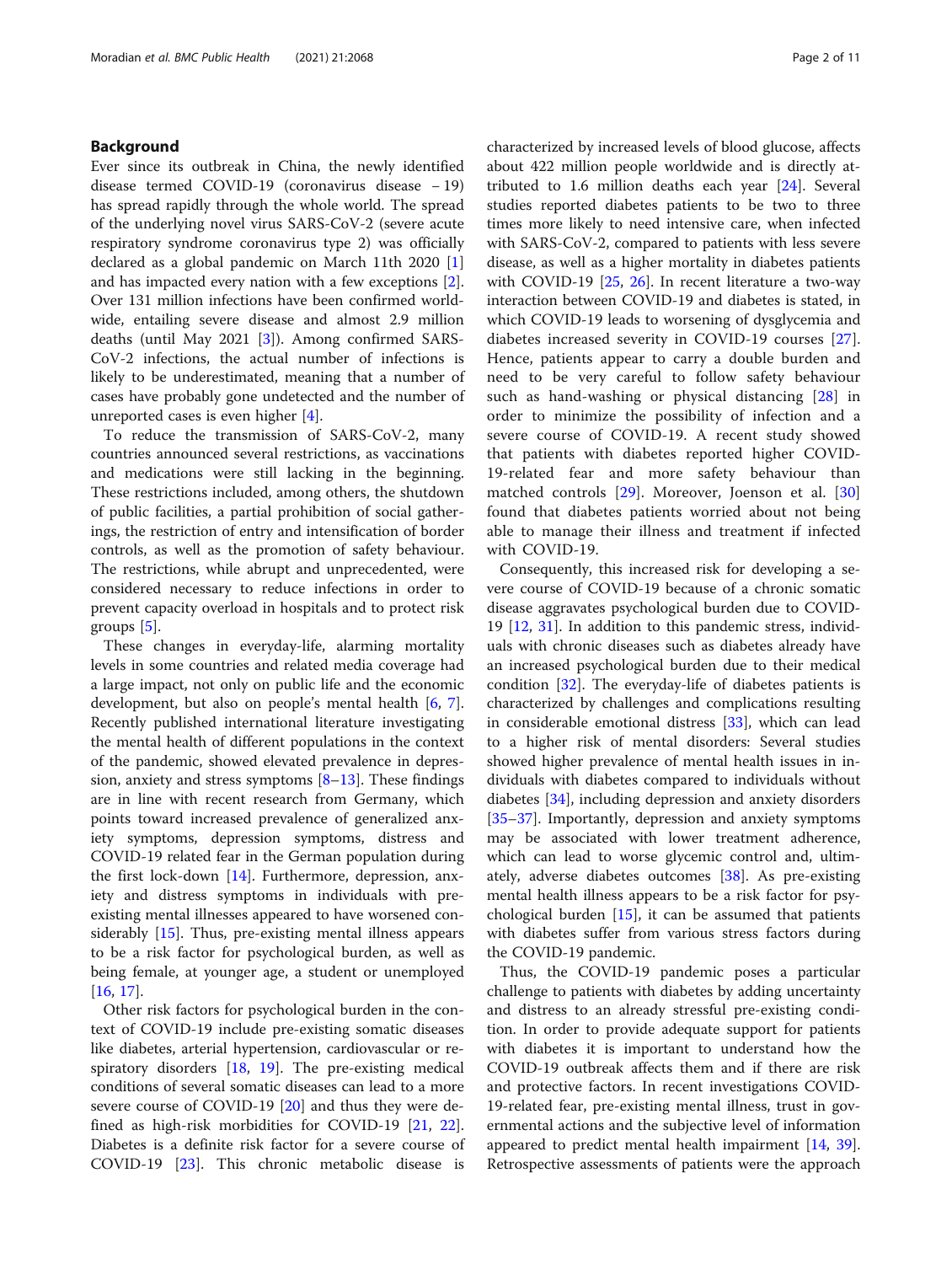chosen because, due to the sudden onset of the pandemic, no pre-pandemic data were available from this specific sample As patients with diabetes suffer from various stress factors, such as an objectively increased risk of a severe course of COVID-19 and pre-existing psychological burden, their mental health and health status might be impaired since the outbreak of COVID-19. We expect the aforementioned factors to negatively impact mental health and health status of patients with diabetes.

The increasing relevance of this issue is mirrored by the rising number of publications on the subject of mental health changes during the COVID-19 pandemic. Rather than focusing on the general health effects of COVID-19 on a population, since several representative studies have already been conducted, the aim of this study was to examine depression symptoms, generalized anxiety symptoms, distress and health status after and, retrospectively, before the outbreak of COVID-19 in individuals with diabetes. Furthermore, we aim to investigate predictors of health changes in patients with diabetes during the pandemic, in order to provide relevant insight to preventative and acute mental health services for vulnerable groups.

# Methods

# Procedure and participants

The cross-sectional study was conducted over eight weeks from April 9th to June 3rd of 2020 after the initial outbreak of COVID-19 in Germany. Data from 253 participants with diabetes were collected via an online survey. Distribution took place through diabetes-centered online channels (e.g. online newspaper) and social media channels (e.g. Facebook), as well as print media. A response rate could not be determined due to the recruitment method. The completion rate of participants who started the survey was 77.01%. Eligibility requirements for participants was a diagnosis of diabetes mellitus type 1, type 2 or other specific diabetes, age  $\geq 18$  years, good command of the German language, and internet access. Electronic informed consent was obtained before participants started the online survey. Study participation was anonymous, voluntary, and could be terminated at any time without any negative consequences for the participant. The study was approved by the Ethics Committees of the University Hospital Essen (20–9307-BO).

# Measures

The survey was composed of self-generated items regarding socio-demographic data, medical details and attitudes towards COVID-19, as well as validated clinical instruments and their adapted versions, assessing mental and general health variables.

# Socio-demographic and medical details

Participants were asked to give information on gender, age, marital status, education, employment and population of their residence. Diagnosed diabetes type, quality of diabetes control, accompanying somatic illnesses and mental illness were also assessed.

# Patient health Questionnaire-2 (PHQ-2)

The PHQ-2 consists of two items assessing depressive symptoms over the past two weeks on a four-point Likert scale  $(0 = "never"$  to  $3 = "nearly every day" [40]).$  $3 = "nearly every day" [40]).$  $3 = "nearly every day" [40]).$ The cut-off for major depression symptoms is a sum score of ≥3 points. Internal consistency was high, with Cronbach's  $\alpha = .842$ .

# Generalized anxiety disorder Scale-2 (GAD-2)

The GAD-2 is composed of two items screening for generalized anxiety symptoms over the past two weeks on a four-point Likert scale  $(0 = "never"$  to  $3 = "nearly every$ day" [[41,](#page-9-0) [42](#page-9-0)]). Sum scores of  $\geq$ 3 indicate severe generalized anxiety symptoms. Internal consistency was high, with Cronbach's  $\alpha$  = .835.

# Distress thermometer (DT)

The visual analogue scale of the Distress Thermometer was used to measure distress in the past week  $(0 = "no$ distress" to  $10 =$ "extreme distress" [\[43](#page-9-0)]). The cut off for elevated distress is a score of > 4 points.

# European quality of life 5 dimensions 3 level questionnaire (EQ-5D-3L)

The visual analogue scale EQ-5D-3L was used to assess health status ( $0 =$  "the worst health you can imagine" to  $100 =$  "the best health you can imagine" [[44\]](#page-9-0)).

# Retrospective assessment of mental health and health status

PHQ-2, GAD-2, DT and EQ-5D-3L were adapted to retrospectively assess mental health and health status before the outbreak of the COVID-19 pandemic (e.g. "Before the outbreak of COVID-19 (corona virus), how often have you been bothered by any of the following problems?"). Internal consistency for PHQ-2 (pre) and GAD-2 (pre) was high, with Cronbach's  $\alpha = .815$  and Cronbach's  $\alpha$  = .823, respectively.

COVID-19-related fear was assessed by the selfgenerated item "I worry about COVID-19", scaled on a seven-point Likert scale  $(1 = "very low" to 7 = "extremely$ high").

Subjective level of information about COVID-19 was assessed by self-generated items "I feel informed about COVID-19", "I understand the health authorities' advice regarding COVID-19" and "I feel informed about measures to avoid an infection with COVID-19", scaled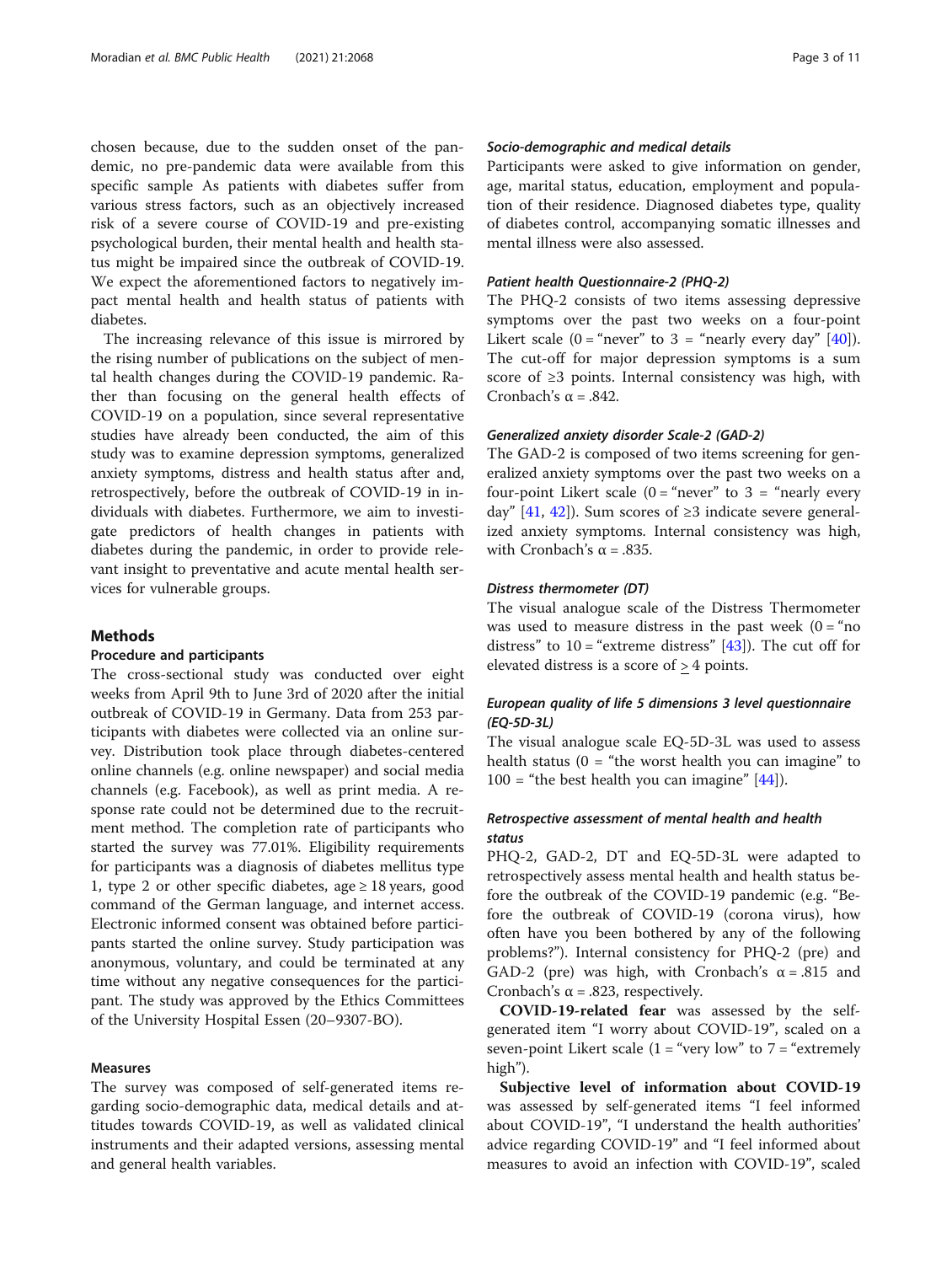on a seven-point Likert scale  $(1 - \text{``complete}})$  disagreement" to 7 = "complete agreement"). The scale showed acceptable internal consistency with Cronbach's α = .788.

Trust in government was assessed by the selfgenerated items "I think all governmental measures are being taken to combat COVID-19", "I have confidence in the governmental system in Germany" and "I think Germany is well prepared to face COVID-19", scaled on a seven-point Likert scale  $(1 -$ "complete disagreement" to 7 = "complete agreement"). Internal consistency was high, with Cronbach's  $\alpha$  = .836.

#### Statistical analyses

Statistical analyses were realized using the statistical program for social sciences SPSS version 26 (IBM, New York, NY, USA) and R (4.0.3). For PHQ-2 and GAD-2 sum scores were calculated, as well as mean scores for the scales trust in government and subjective level of information. Normality of the sampling distribution was assumed due to large sample sizes [\[45\]](#page-9-0). For sociodemographic data, measures of general and mental health, as well as COVID-19-related scales descriptive statistics were conducted. Paired *t*-tests were applied to test for differences in mental health (PHQ-2, GAD-2, DT) and health status (EQ-5D-3L) before and after the initial outbreak of COVID-19 in patients with diabetes. Bonferroni adjusted alpha levels were applied. Cohen's d was used as effect size, with a dvalue around 0.2, 0.5, and 0.8 being considered as small, medium-sized, and large effect, retrospectively. Chi-square tests were calculated to investigate the differences in prevalences for PHQ-2, GAD-2 and DT below and above clinical relevant cut-off scores before and after the initial outbreak of COVID-19. Differences in depression symptoms, generalized anxiety symptoms, distress, and health status acted as dependent variables for multivariate and univariate multiple regression models. Therefore difference values for PHQ-2, GAD-2, DT and EQ-5D-3L were calculated and included as dependent variables in the models, so that possible predictors for change could be identified. The predictors mental illness, COVID-19 related fear, trust in government and subjective level of information have been investigated as possible predictors in the general population [[14](#page-9-0)] and in patients with cancer [[39](#page-9-0)] before and were therefore investigated as possible predictors in our study. Homoscedasticity was given for GAD-2, DT and EQ. 5D-3L, as Breusch-Pagan tests indicated, with  $p > 0.05$ . For this reason Huber-White standard errors were used. The level of significance was defined as  $\alpha$  = 0.05 (two-sided tests) if not stated otherwise.

# Results

# Sample description

The sample of 253 patients diagnosed with diabetes consists of 188 women (74.3%) and 65 men (25.7%) who were aged between 18 and 44 years (49.8%) and 45 years and older (50.2%). 169 participants reported to have type 1 (66.8%), 74 type 2 (29.2%) and 10 another specific diabetes mellitus (4.0%). An overview of the sociodemographic and medical characteristics of the sample is presented in Table [1](#page-4-0).

# Differences in mental health and health status before and after the initial outbreak of COVID-19

The results of paired  $t$ -tests comparing mean values of PHQ-2, GAD-2, DT, and EQ-5D-3L before and after the initial outbreak of COVID-19 revealed a significant increase in depression symptoms,  $t(252) = 5.70$ ,  $p < .001$ ,  $d = 0.185$ , generalized anxiety symptoms,  $t(252) = 4.64$ ,  $p < .001, d = 0.263,$  distress,  $t(252) = 7.06, p < .001, d =$ 0.330, and a decrease in health status,  $t(252) = -3.51$ ,  $p = .002$ ,  $d = 0.127$ . The mean scores for each scale before and after the initial outbreak of COVID-19 are presented in Fig. [1](#page-5-0).

# Prevalence of depression symptoms, generalized anxiety symptoms, and distress before and after the initial COVID-19 outbreak

The prevalence of major depression symptoms increased from 11.9% before the COVID-19 outbreak to 21.3% after the initial outbreak ( $\chi^2$  = 7.55,  $p$  = .006). For severe generalized anxiety symptoms, an increase from 13.8 to 22.9% could be shown ( $\chi^2$  = 6.38, p = .012). There was an elevation in prevalence of elevated distress from 53.8% before the pandemic to 65.6% after the initial outbreak of COVID-19 ( $\chi^2$  = 6.91,  $p$  = .009). For an overview, see Table [2.](#page-6-0) Results for Odd's ratio can be found in the [sup](#page-8-0)[plementary materials.](#page-8-0)

# Predictors of change in mental health and health status

Multivariate analyses revealed COVID-19-related fear as a global factor predicting changes in mental and general health, consisting of difference values for depression symptoms (PHQ-2), generalized anxiety symptoms (GAD-2), and distress (DT), and health status, described by EQ-5D-3L  $(F(4, 245) = 7.44, p < .001)$ .

Tables [3,](#page-6-0) [4](#page-6-0), [5](#page-7-0) and [6](#page-7-0) show the results of the univariate multiple regressions models predicting changes in mental and general health.

An increase in depression symptoms could be significantly predicted by COVID-19-related fear and trust in government, while mental illness and subjective level of information were not significant predictors. The model explains 9.4% of the variance.

COVID-19-related fear could also significantly explain an increase in generalized anxiety symptoms. Mental illness, subjective level of information and trust in government were not significant predictors, with an explained variance of 10.3%.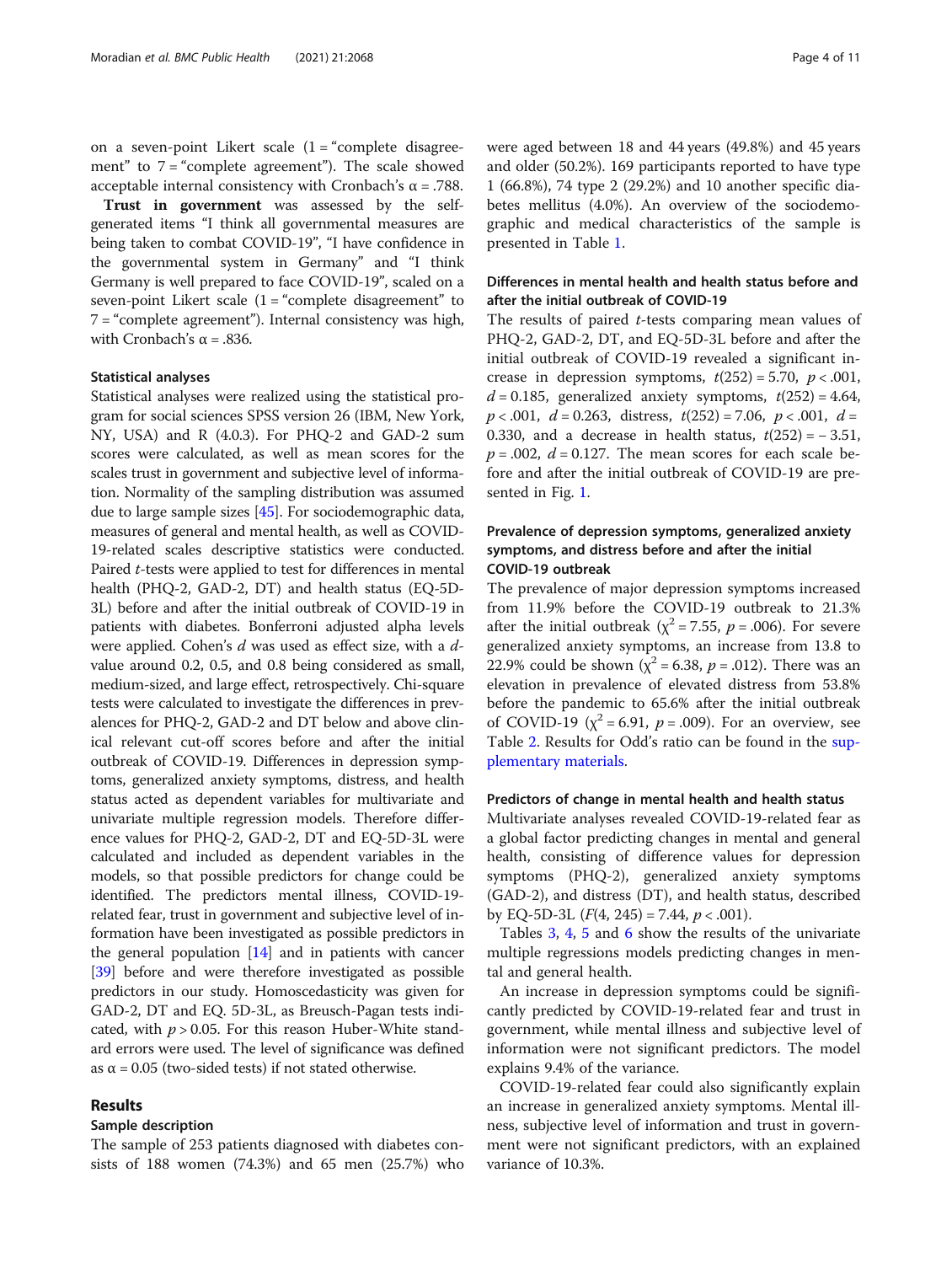<span id="page-4-0"></span>Table 1 Sociodemographic and medical characteristics

|                                         | N              | $\%$ |
|-----------------------------------------|----------------|------|
| Sex                                     |                |      |
| Female                                  | 188            | 74.3 |
| Male                                    | 65             | 25.7 |
| Age                                     |                |      |
| <45 years                               | 126            | 49.8 |
| $\geq$ 45 years                         | 127            | 50.2 |
| <b>Marital status</b>                   |                |      |
| Single                                  | 64             | 25.3 |
| Married                                 | 117            | 46.2 |
| In a relationship                       | 55             | 21.8 |
| Divorced/separated                      | 14             | 5.5  |
| Widowed                                 | 3              | 1.2  |
| <b>Educational level</b>                |                |      |
| University education                    | 72             | 28.5 |
| Higher education entrance qualification | 88             | 34.8 |
| Higher secondary education              | 55             | 21.7 |
| Lower secondary education               | 36             | 14.2 |
| No degree                               | $\overline{2}$ | 0.8  |
| Employment                              |                |      |
| In education                            | 15             | 5.9  |
| Full employment                         | 102            | 40.3 |
| Partial employment                      | 53             | 21.3 |
| Not employed                            | 14             | 5.5  |
| Retirement                              | 35             | 13.9 |
| Sick leave                              | 13             | 5.1  |
| Other                                   | 20             | 7.9  |
| <b>Community size (Population)</b>      |                |      |
| 100,000 residents                       | 84             | 33.2 |
| 20,000 residents                        | 72             | 28.5 |
| 5000 residents                          | 41             | 16.2 |
| <5000 residents                         | 56             | 22.1 |
| Diabetes mellitus diagnosis             |                |      |
| Type 1 diabetes                         | 169            | 66.8 |
| Type 2 diabetes                         | $74\,$         | 29.2 |
| Other specific diabetes                 | 10             | 4.0  |
| Assessment of diabetes control          |                |      |
| Good                                    | 126            | 49.8 |
| Average                                 | 107            | 42.3 |
| Not good                                | 14             | 5.5  |
| I can't tell                            | 6              | 2.4  |
| Accompanying illness (es)               |                |      |
| None                                    | 122            | 48.2 |
| One                                     | 54             | 21.3 |
| Two                                     | 30             | 11.9 |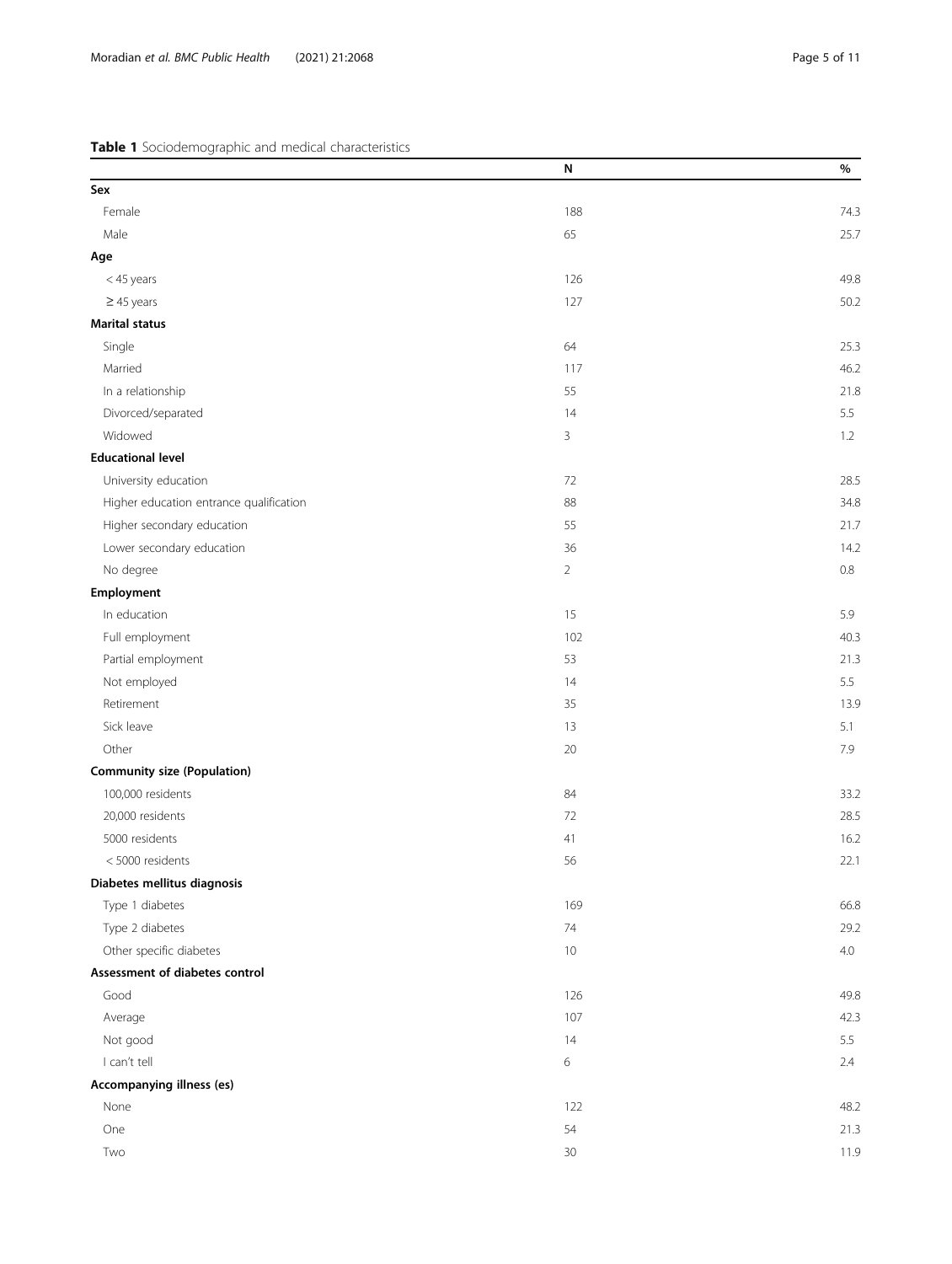<span id="page-5-0"></span>

|  |  |  |  | Table 1 Sociodemographic and medical characteristics (Continued) |  |
|--|--|--|--|------------------------------------------------------------------|--|
|--|--|--|--|------------------------------------------------------------------|--|

|                | N   | $\%$ |
|----------------|-----|------|
| More than two  | 47  | 18.6 |
| Mental illness |     |      |
| No             | 184 | 72.7 |
| Yes            | 69  | 27.3 |
| Total          | 253 | 100  |

Increase in distress was equally significantly predicted by COVID-19-related fear, while mental illness, subjective level of information and trust in government were non-significant predictors. The explained variance of the model is 6.2%.

No significant predictors for deterioration in health status could be found.

 $p < .001$ ,  $n = 253$ . aUnstandardized regression coefficients. SEa = Huber-White standard errors.

# Discussion

# Principal results

Individuals with diabetes have an elevated risk for developing a severe course of COVID-19 [[26](#page-9-0)] and suffer from

pre-existing psychological burden due to their somatic disease [\[32\]](#page-9-0). To understand the extent and investigate predicting factors of these individuals' psychological burden is essential, as they suffer from various stress factors simultaneously and may need customised psychological support during the pandemic. The present study attempted to compare mental health states of individuals diagnosed with diabetes before and after the initial COVID-19 outbreak. The results show a significant increase in the prevalence of symptoms associated with a mental health burden such as depression, generalized anxiety and distress after the initial outbreak of COVID-19 compared to symptom prevalence before. The effect sizes for all compared symptom categories were small.



Generalized Anxiety Disorder Scale-2,  $M_{\text{GAD-2 pre}} = 1.32$  vs.  $M_{\text{GAD-2 post}} = 1.74$  (b); DT: Distress Thermometer,  $M_{\text{DT pre}} = 3.79$  vs.  $M_{\text{DT post}} = 4.71$  (c); EQ-5D-3L: European Quality of Life 5 Dimensions 3 Level, M<sub>EQ-5D-3L pre</sub> = 71.40 vs. M<sub>EQ-5D-3L post</sub> = 68.68 (d). All differences between mean scores were significant ( $p < .005$ )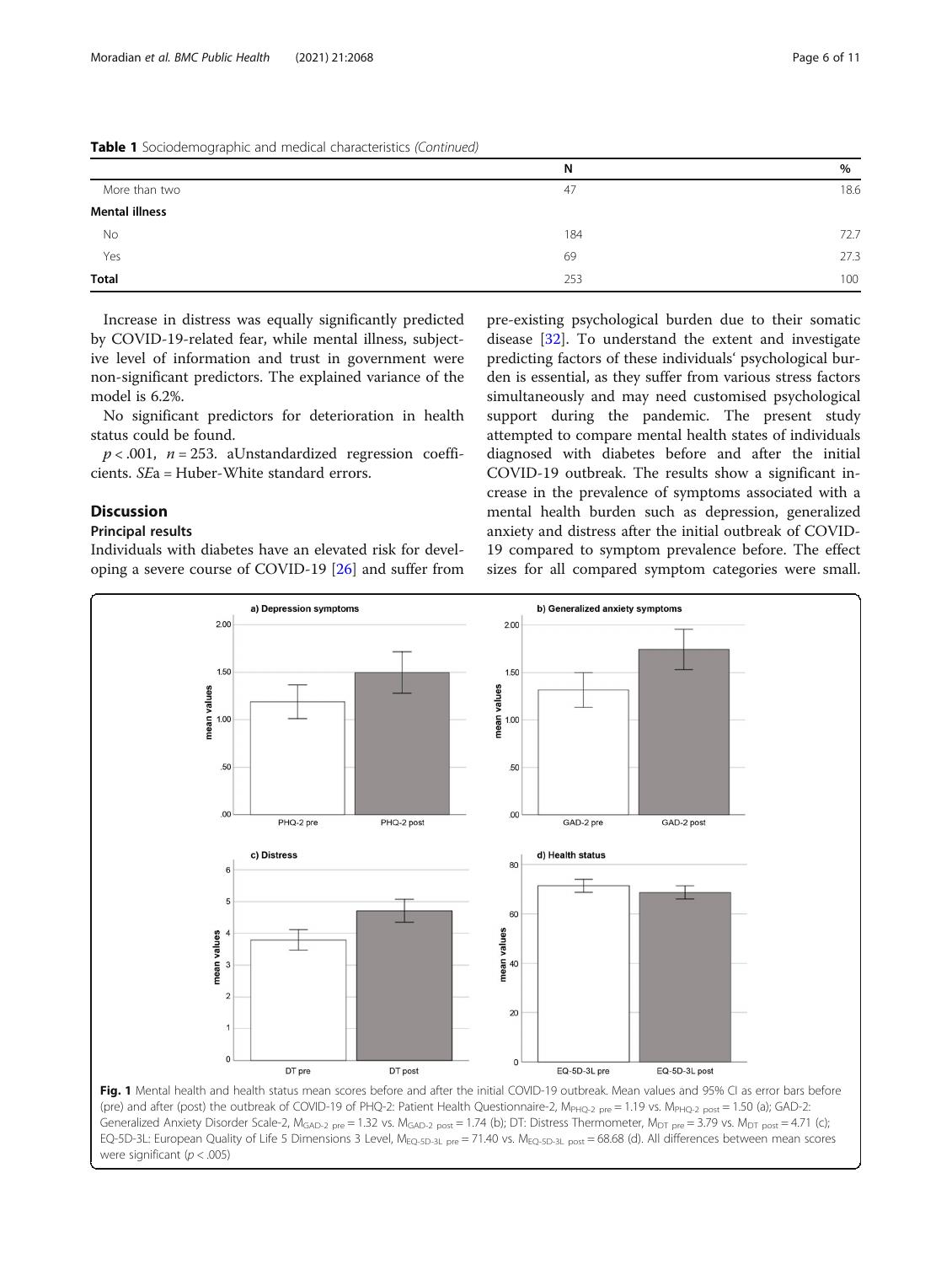|          | Before COVID-19 outbreak<br>N(% | After COVID-19 outbreak<br>N(% | $x^2$ | p    |
|----------|---------------------------------|--------------------------------|-------|------|
| PHQ-2    |                                 |                                | 7.55  | .006 |
| $<$ 3    | 223 (88.1%)                     | 199 (78.7%)                    |       |      |
| $\geq$ 3 | 30 (11.9%)                      | 54 (21.3%)                     |       |      |
| GAD-2    |                                 |                                | 6.38  | .012 |
| $<$ 3    | 218 (86.2%)                     | 195 (77.1%)                    |       |      |
| $\geq$ 3 | 35 (13.8%)                      | 58 (22.9%)                     |       |      |
| DT       |                                 |                                | 6.91  | .009 |
| $\leq 4$ | 117 (46.2%)                     | 87 (34.4%)                     |       |      |
| $\geq 4$ | 136 (53.8%)                     | 166 (65.6%)                    |       |      |
| Total    | 253 (100%)                      | 253 (100%)                     |       |      |

<span id="page-6-0"></span>Table 2 Prevalence of depression symptoms, generalized anxiety symptoms, and distress before and after the initial COVID-19 outbreak in patients with diabetes

Note: PHQ-2 = Patient Health Questionnaire-2, sum scores of ≥3 indicate major depression symptoms; GAD-2 = Generalized Anxiety Disorder Scale-2, sum scores of ≥3 indicate severe generalized anxiety symptoms; DT = Distress Thermometer, scores of ≥4 indicate elevated distress

Further data analyses indicated two factors predicting an increase in mental health burden since the COVID-19 outbreak: High COVID-19-related fear predicted an increase in depression symptoms, generalized anxiety symptoms, and distress, whereas trust in governmental actions to face COVID-19 predicted an increase in depression symptoms. No significant predictors for the reported deterioration in diabetes patients' health status could be found since the onset of COVID-19. Preexisting mental illness and subjective level of information were no significant predictors of the increase in mental health burden or decrease in diabetes patients' health status.

The findings are in line with previous research from cross-sectional studies worldwide showing elevated mental health burden during the current pandemic  $[8, 10, 10]$  $[8, 10, 10]$  $[8, 10, 10]$  $[8, 10, 10]$  $[8, 10, 10]$ [39\]](#page-9-0) and in individuals suffering from high-risk diseases [[18\]](#page-9-0) such as cancer [\[39](#page-9-0)]. Therefore, it appears that individuals with diabetes suffer strongly from psychological burden due to the pandemic. To understand the levels of stress exposure that go along with COVID-19 and a pre-existence of a somatic diseases such as diabetes is essential, as this group is already burdened with stress factors pertaining to its respective chronic somatic disease. Further stress factors due to the pandemic and the

Table 3 Regression Coefficients Predicting an Increase in PHQ-2

|                                 | ba       | SEa   | t-value  | <i>p</i> -value |
|---------------------------------|----------|-------|----------|-----------------|
| Intercept                       | $-0.250$ | O 580 | $-0.431$ | 0.667           |
| Mental illness                  | 0.266    | 0.168 | 1.582    | 0.115           |
| COVID-19-related fear           | 0.132    | 0.033 | 3955     | < 0.001         |
| Subjective level of information | $-0.176$ | 0.092 | $-1913$  | 0.057           |
| Trust in government             | 0.132    | 0.058 | 2287     | 0.023           |

Note. Dependent Variable: PHQ-2 (difference between before and after the initial COVID-19 outbreak). Total  $R^2 = .094$ .  $F(4) = 6.235$ .  $p < .001$ .  $n = 253$ . aUnstandardized regression coefficients. SEa = Huber-White standard errors

heightened risk of a severe course of COVID-19 might also increase the risk of developing mental disorders. In order to prevent such adverse effects, low-threshold access to psychological care for individuals diagnosed with diabetes seems more necessary than ever. Several approaches are already in use, such as telephone consultations or online support services for mentally burdened individuals during the ongoing pandemic [\[46](#page-9-0), [47](#page-9-0)]. As these services are designed primarily for the general population, specific support for patients with diabetes is still lacking.

This study shows that increased COVID-19-related fear is a risk factor for the increase of depression symptoms, generalized anxiety symptoms and distress, which is in accordance with previous research showing similar results in the general population in Germany [\[14](#page-9-0)] and in cancer patients [[39](#page-9-0)]. Recent literature indicates that diabetes patients report overall higher COVID-19-related fear [\[29](#page-9-0)]. Moreover, Kohler et al. [\[18](#page-9-0)] showed that the more high-risk diseases were reported, the higher the fear of COVID-19.Thus, elevated levels of COVID-19 related fear might be seen as a reflection of diabetes patients' increased need for a sense of security. This hypothesis is supported by the fact that diabetes patients report more safety behaviour compared to individuals

|                                 | ba       | <b>SEa</b> | t-value  | <i>p</i> -value |
|---------------------------------|----------|------------|----------|-----------------|
| Intercept                       | $-0.303$ | 0.524      | $-0.578$ | 0.564           |
| Mental illness                  | 0.068    | 0.179      | 0.380    | 0.704           |
| COVID-19-related fear           | 0.215    | 0.047      | 4.610    | < 0.001         |
| Subjective level of information | $-0.077$ | 0.092      | $-0.851$ | 0.396           |
| Trust in government             | 0.013    | 0.065      | 0.198    | 0.843           |

Note. Dependent Variable: GAD-2 (difference between before and after the initial COVID-19 outbreak). Total  $R^2 = 0.103$ ,  $F(4) = 7.566$ ,  $p < 0.01$ ,  $n = 253$ . aUnstandardized regression coefficients. SEa = Huber-White standard errors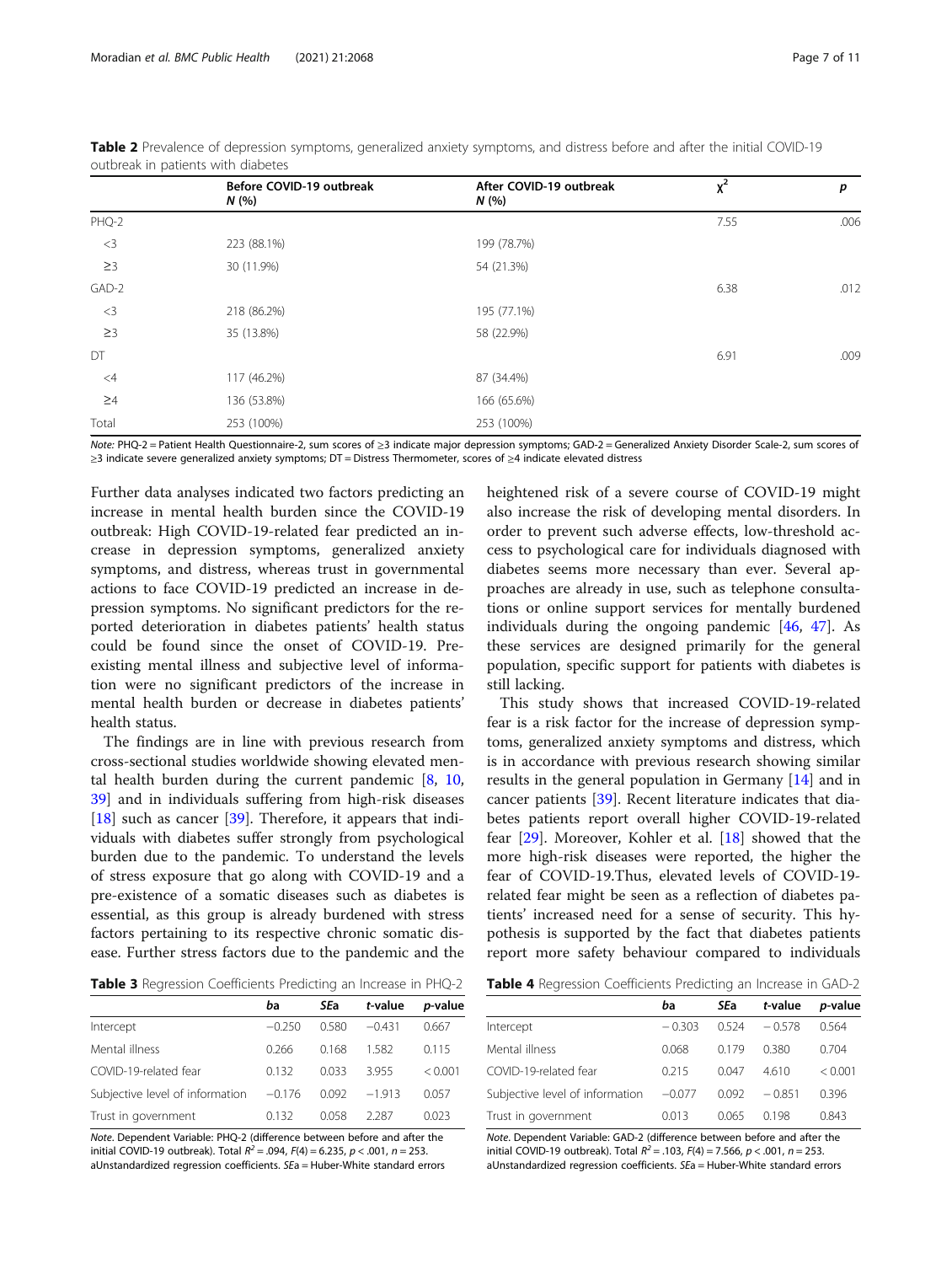<span id="page-7-0"></span>Table 5 Regression Coefficients Predicting an Increase in Distress (DT)

|                                 | ba       | SEa    | t-value  | <i>p</i> -value |
|---------------------------------|----------|--------|----------|-----------------|
| Intercept                       | 0.532    | 1.608  | 0498     | 0.628           |
| Mental illness                  | 0.197    | 0.290  | 0.682    | 0.496           |
| COVID-19-related fear           | 0253     | 0.072  | 3.500    | < 0.001         |
| Subjective level of information | $-0.115$ | 0.148  | $-0.783$ | 0.435           |
| Trust in government             | $-0.089$ | N V 00 | $-0.905$ | 0.367           |

Note. Dependent Variable: DT (difference between before and after the initial COVID-19 outbreak). Total  $R^2 = .062$ ,  $F(4) = 5.318$ ,

without diabetes [[29](#page-9-0)]. In cognitive-behavioural psychotherapy it is assumed that safety behaviour arises out of a feeling of threat and can be considered as a coping strategy for anxiety [[48\]](#page-9-0). Hence, COVID-19-related fear may be seen as a functional emotion which motivates a range of behaviours that reduce infection risk, but also burdens mental health to some extent. However, it is important to note here that the sample examined is not a representative sample, as the actual composition of diabetes 1 and diabetes 2 types in Germany is different from that in the sample analysed  $[49]$  $[49]$ . In a study with a representative sample, other effects could occur. Nevertheless, might be crucial to educate patients with diabetes about these two sides of their COVID-19-related fear in order to depathologize the emotion and, consequently, cope more adequately. However, the focus of current treatment of COVID-19 is on infection control, effective vaccine, and treatment cure rate [\[50](#page-9-0), [51\]](#page-9-0) and aspects of psychological impairment of high-risk groups such as patients with diabetes have yet to be thoroughly considered and addressed more openly.

Trust in government appears to predict higher depression symptoms. Further analyses indicated that trust in government and depression symptoms do not correlate, which is why the statistical significance has no topical relevance (see [supplementary materials\)](#page-8-0). Contrasted with previous studies with cancer patients and the general population, prior mental illness was not a predictor of an increase of psychological burden [[14,](#page-9-0) [19](#page-9-0), [39](#page-9-0), [52](#page-10-0)]. At this point, it is important to mention that the assessment

Table 6 Regression Coefficients Predicting a Deterioration in Health Status (EQ-5D-3L)

|                                 | ba       | SEa   | t-value  | <i>p</i> -value |
|---------------------------------|----------|-------|----------|-----------------|
| Intercept                       | $-9714$  | 6.893 | $-1.409$ | 0.160           |
| Mental illness                  | $-3078$  | 2349  | $-1,310$ | 0191            |
| COVID-19-related fear           | $-0.519$ | 0461  | $-1.125$ | 0.262           |
| Subjective level of information | 1.757    | 0.982 | 1789     | 0.075           |
| Trust in government             | 0.679    | 0.651 | 1 044    | 0.298           |

Note. Dependent Variable: EQ-5D-3L (difference between before and after the initial COVID-19 outbreak). Total  $R^2 = 0.060$ ,  $F(4) = 3.518$ ,  $p = .008$ ,  $n = 253$ . aUnstandardized regression coefficients. SEa = Huber-White standard errors

of mental illness did not differentiate between disorders, even though the spectrum of mental illnesses is broad. Besides, patients with prior mental illness might not have reported an increase in mental health burden, as it already existed before the pandemic.

# Limitations

A strong point of this study is its time of assessment, as it was conducted shortly after the first lock-down in Germany, which can be considered an early stage of the pandemic. Nevertheless, it might also be essential to assess the impact of the pandemic on mental health of diabetes patients at a different stage of the pandemic, as recent literature has shown that psychological burden and COVID-19-related fear varies between different periods of the pandemic [\[53,](#page-10-0) [54](#page-10-0)]. Hence, the time of study participation might impact self-reported data. As the analysed sample of the present study was too small and the survey period too short, it was not possible to assess the impacts of COVID-19 at different periods of the pandemic. Further limitations must be considered: As the data of the survey was collected via online and analogue channels, a possible selection bias cannot be ruled out. Since more participants in our sample were diagnosed with diabetes type 1, it must be questioned whether our group of participants is sufficiently representative of diabetes patients world-wide, as the majority of affected patients suffer from type 2 [\[55\]](#page-10-0). Also, recent literature shows that patients with type 2 diabetes had almost twice the prevalence of depression symptoms compared to patients with type 1 diabetes [[56\]](#page-10-0). Further analyses of our data are in line with this observation (see [supplementary materials](#page-8-0)). As the data is based on selfreport, an objective verification of the diabetes diagnosis is not possible. In addition to this, more women and more patients with higher education participated in the present study, which should also be considered. The fact that non-responders could not be identified due to the anonymous approach of data assessment, adds to the aforementioned selection bias. Moreover, the results are not based on longitudinal, but on cross-sectional data. Hence, causality cannot be assumed. The instruments used to collect data regarding mental health and health status prior to the initial onset of COVID-19, were not validated as no such instruments existed at the time the study was designed and launched. To cope with this limitation, all instruments to investigate mental health and health status in the present study were adjusted to assess mental health before the initial COVID-19 outbreak retrospectively. Hence, the occurrence of recallbiased assessments should be considered. In addition, no time frame was provided for the retrospective assessment of mental health and health status before the pandemic. This clearly makes it difficult to interpret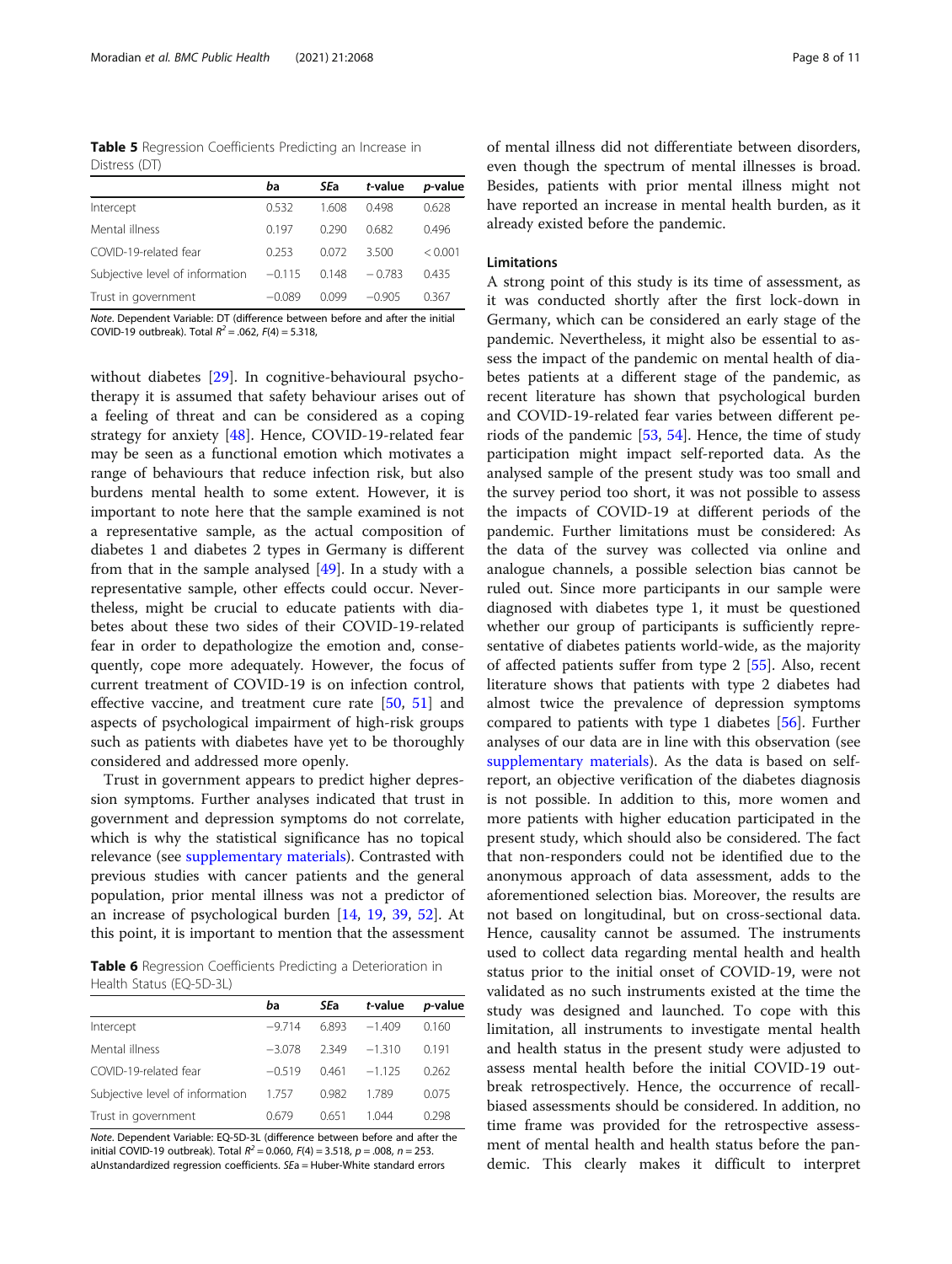<span id="page-8-0"></span>individual progressions and the different factors influencing mental health burden over the time period before and during the pandemic. Finally, it must be critically noted that determinants of change in mental health are still not clear and that reasons for mental health impairment can differ in individuals. To make generalizable observations regarding specific psychological impairments that are indeed related to COVID-19 would require an appropriate control group, such as a group of patients with diabetes in a country with very low incidence rates, and also a more representative group. Consequently, it is essential not to assume all measured effects to be caused by COVID-19. Despite of the limitations, this study provides a practicable approach to investigate mental health changes shortly after the sudden onset of the virus outbreak. Further research is recommended and should consider the abovementioned limitations while conceptualizing all instruments used.

# Conclusions

In summary, this study shows that German patients with diabetes reported increased mental health burden and impairment in health status since the COVID-19 outbreak. COVID-19-related fear appears to play an important role in diabetes patients as it was associated with increased depression symptoms, generalized anxiety symptoms, and distress. Hence, our findings could be helpful in the effort to improve the efficacy of psychological support strategies for diabetes patients suffering from the ongoing pandemic and their increased risk of a potentially severe COVID-19 course. As the crisis continues, further research is needed to assess possible causes of mental health impairment during a pandemic and potential protective factors in order to support the development of preventive treatments for individuals diagnosed with diabetes.

#### Abbreviations

COVID-19: Corona Virus Disease-19; DT: distress thermometer; EQ-5D-3L: European Quality of Life 5 Dimensions 3 Level questionnaire; GAD: generalized anxiety disorder; PHQ: patient health questionnaire; SARS-CoV-2: Severe acute respiratory syndrome coronavirus type 2

# Supplementary Information

The online version contains supplementary material available at [https://doi.](https://doi.org/10.1186/s12889-021-12101-z) [org/10.1186/s12889-021-12101-z.](https://doi.org/10.1186/s12889-021-12101-z)

# Additional file 1.

#### Acknowledgements

Not applicable.

#### Authors' contributions

S.M. and M.T. made substantial contributions to the study's design, actively participated in acquisition of data, statistical analysis, and interpretation of data, and prepared the manuscript. L.J., A.S., B.W., M.F., H.K. and V.M. actively participated in the interpretation of data and edited the manuscript. N.D., and S.T. made substantial contributions to the study's conception and

revised the manuscript critically. A.B. and E.-M.S. made substantial contributions to the study's conception and design, actively participated in the interpretation of data, and revised the manuscript critically for important intellectual content. All authors read and approved the final manuscript.

#### Funding

This study was supported by the Essen University Medicine Foundation. The funder had no role in the design and conduct of the study; management, collection, analysis and interpretation of the data; preparation, review or approval of the manuscript and decision to submit the manuscript for publication. Open Access funding enabled and organized by Projekt DEAL.

#### Availability of data and materials

The data-sets used and analysed during the current study available from the corresponding author on reasonable request.

### **Declarations**

#### Ethics approval and consent to participate

The study was conducted according to the guidelines of the Declaration of Helsinki, and approved by the Ethics Committees of the University Hospital Essen (20–9307-BO). All participants gave electronic written informed consent.

#### Consent for publication

All participants gave electronic written informed consent.

# Competing interests

The authors declare that they have no competing interests.

#### Author details

<sup>1</sup> Clinic for Psychosomatic Medicine and Psychotherapy, University of Duisburg-Essen, LVR University Hospital, 45147 Essen, Germany. <sup>2</sup>Department of Endocrinology, Diabetes and Metabolism, University of Duisburg-Essen, University Hospital Essen, 45147 Essen, Germany.

#### Received: 8 May 2021 Accepted: 26 October 2021 Published online: 11 November 2021

#### References

- 1. Cucinotta D, Vanelli M. WHO Declares COVID-19 a Pandemic. Acta Biomed. 2020;91(1):157–60. <https://doi.org/10.23750/abm.v91i1.9397>.
- 2. Feehan J, Apostolopoulos V. Is COVID-19 the worst pandemic? Maturitas. 2021;149:56–8. [https://doi.org/10.1016/j.maturitas.2021.02.001.](https://doi.org/10.1016/j.maturitas.2021.02.001)
- 3. World Health Organization. WHO Coronavirus (COVID-19) Dashboard. Available from: [https://covid19.who.int/.](https://covid19.who.int/) Acessed 1 May 2021.
- 4. Centers for Disease Control and Prevention. Estimated COVID-19 Burden. Available from: [https://www.cdc.gov/coronavirus/2019-ncov/cases-updates/](https://www.cdc.gov/coronavirus/2019-ncov/cases-updates/burden.html) [burden.html.](https://www.cdc.gov/coronavirus/2019-ncov/cases-updates/burden.html) Accessed 18 October 2021.
- 5. Bedford J, Enria D, Giesecke J, Heymann DL, Ihekweazu C, Kobinger G, et al. COVID-19: towards controlling of a pandemic. Lancet. 2020;395(10229): 1015–8. [https://doi.org/10.1016/s0140-6736\(20\)30673-5.](https://doi.org/10.1016/s0140-6736(20)30673-5)
- 6. Garfin DR, Silver RC, Holman EA. The novel coronavirus (COVID-2019) outbreak: amplification of public health consequences by media exposure. Health Psychol. 2020;39(5):355–7. <https://doi.org/10.1037/hea0000875>.
- 7. Lima CKT, Carvalho PMM, Lima I, Nunes J, Saraiva JS, de Souza RI, et al. The emotional impact of coronavirus 2019-nCoV (new coronavirus disease). Psychiatry Res. 2020;287:112915. [https://doi.org/10.1016/j.psychres.2020.112](https://doi.org/10.1016/j.psychres.2020.112915) [915.](https://doi.org/10.1016/j.psychres.2020.112915)
- 8. Casagrande M, Favieri F, Tambelli R, Forte G. The enemy who sealed the world: effects quarantine due to the COVID-19 on sleep quality, anxiety, and psychological distress in the Italian population. Sleep Med. 2020;75:12–20. [https://doi.org/10.1016/j.sleep.2020.05.011.](https://doi.org/10.1016/j.sleep.2020.05.011)
- 9. Choi EPH, Hui BPH, Wan EYF. Depression and Anxiety in Hong Kong during COVID-19. Int J Environ Res Public Health. 2020;17(10). [https://doi.org/10.33](https://doi.org/10.3390/ijerph17103740) [90/ijerph17103740](https://doi.org/10.3390/ijerph17103740).
- 10. Huang Y, Zhao N. Generalized anxiety disorder, depressive symptoms and sleep quality during COVID-19 outbreak in China: a web-based crosssectional survey. Psychiatry Res. 2020;288:112954. [https://doi.org/10.1016/j.](https://doi.org/10.1016/j.psychres.2020.112954) [psychres.2020.112954.](https://doi.org/10.1016/j.psychres.2020.112954)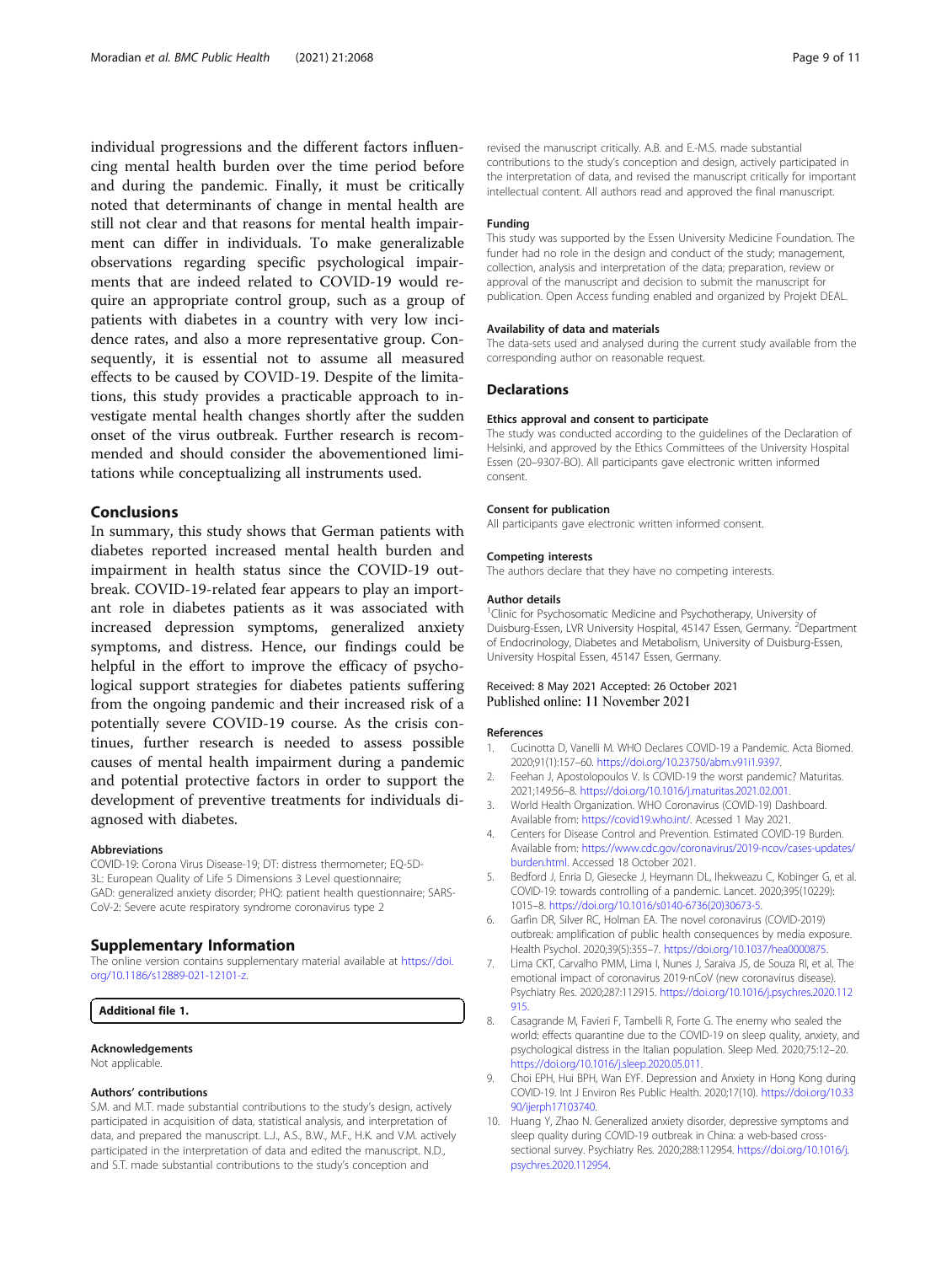- <span id="page-9-0"></span>11. Rahman MA, Hoque N, Alif SM, Salehin M, Islam SMS, Banik B, et al. Factors associated with psychological distress, fear and coping strategies during the COVID-19 pandemic in Australia. Glob Health. 2020;16(1):95. [https://doi.](https://doi.org/10.1186/s12992-020-00624-w) [org/10.1186/s12992-020-00624-w](https://doi.org/10.1186/s12992-020-00624-w).
- 12. Rajkumar RP. COVID-19 and mental health: a review of the existing literature. Asian J Psychiatr. 2020;52:102066. [https://doi.org/10.1016/j.ajp.202](https://doi.org/10.1016/j.ajp.2020.102066) [0.102066.](https://doi.org/10.1016/j.ajp.2020.102066)
- 13. Wang C, Pan R, Wan X, Tan Y, Xu L, Ho CS, et al. Immediate Psychological Responses and Associated Factors during the Initial Stage of the 2019 Coronavirus disease (COVID-19) epidemic among the general population in China. Int J Environ Res Public Health. 2020;17(5, 5). [https://doi.org/10.3390/](https://doi.org/10.3390/ijerph17051729) [ijerph17051729](https://doi.org/10.3390/ijerph17051729).
- 14. Bäuerle A, Steinbach J, Schweda A, Beckord J, Hetkamp M, Weismüller B, et al. Mental health burden of the COVID-19 outbreak in Germany: predictors of mental health impairment. J Prim Care Community Health. 2020;11:2150132720953682. <https://doi.org/10.1177/2150132720953682>.
- 15. Skoda EM, Bäuerle A, Schweda A, Dörrie N, Musche V, Hetkamp M, et al. Severely increased generalized anxiety, but not COVID-19-related fear in individuals with mental illnesses: a population based cross-sectional study in Germany. Int J Soc Psychiatry. 2020;20764020960773(5):550–8. [https://doi.](https://doi.org/10.1177/0020764020960773) [org/10.1177/0020764020960773.](https://doi.org/10.1177/0020764020960773)
- 16. Gomez-Salgado J, Andres-Villas M, Dominguez-Salas S, Diaz-Milanes D, Ruiz-Frutos C. Related Health Factors of Psychological Distress During the COVID-19 Pandemic in Spain. Int J Environ Res Public Health. 2020;17(11). [https://](https://doi.org/10.3390/ijerph17113947) [doi.org/10.3390/ijerph17113947.](https://doi.org/10.3390/ijerph17113947)
- 17. Solomou I, Constantinidou F. Prevalence and Predictors of Anxiety and Depression Symptoms during the COVID-19 Pandemic and Compliance with Precautionary Measures: Age and Sex Matter. Int J Environ Res Public Health. 2020;17(14). [https://doi.org/10.3390/ijerph17144924.](https://doi.org/10.3390/ijerph17144924)
- 18. Kohler H, Bäuerle A, Schweda A, Weismüller B, Fink M, Musche V, et al. Increased COVID-19-related fear and subjective risk perception regarding COVID-19 affects behavior in individuals with internal high-risk diseases. J Prim Care Community Health. 2021;12:2150132721996898. [https://doi.org/1](https://doi.org/10.1177/2150132721996898) [0.1177/2150132721996898](https://doi.org/10.1177/2150132721996898).
- 19. Wang Y, Duan Z, Ma Z, Mao Y, Li X, Wilson A, et al. Epidemiology of mental health problems among patients with cancer during COVID-19 pandemic. Transl Psychiatry. 2020;10(1):263. [https://doi.org/10.1038/s41398-020-00950-y.](https://doi.org/10.1038/s41398-020-00950-y)
- 20. Yang J, Zheng Y, Gou X, Pu K, Chen Z, Guo Q, et al. Prevalence of comorbidities and its effects in patients infected with SARS-CoV-2: a systematic review and meta-analysis. Int J Infect Dis. 2020;94:91–5. [https://](https://doi.org/10.1016/j.ijid.2020.03.017) [doi.org/10.1016/j.ijid.2020.03.017.](https://doi.org/10.1016/j.ijid.2020.03.017)
- 21. Guan WJ, Ni ZY, Hu Y, Liang WH, Ou CQ, He JX, et al. Clinical characteristics of coronavirus disease 2019 in China. N Engl J Med. 2020;382(18):1708–20. <https://doi.org/10.1056/NEJMoa2002032>.
- 22. Harrison SL, Fazio-Eynullayeva E, Lane DA, Underhill P, Lip GYH. Comorbidities associated with mortality in 31,461 adults with COVID-19 in the United States: a federated electronic medical record analysis. PLoS Med. 2020;17(9):e1003321. <https://doi.org/10.1371/journal.pmed.1003321>.
- 23. Cariou B, Hadjadj S, Wargny M, Pichelin M, Al-Salameh A, Allix I, et al. Phenotypic characteristics and prognosis of inpatients with COVID-19 and diabetes: the CORONADO study. Diabetologia. 2020;63(8):1500–15. [https://](https://doi.org/10.1007/s00125-020-05180-x) [doi.org/10.1007/s00125-020-05180-x.](https://doi.org/10.1007/s00125-020-05180-x)
- 24. World Health Organization. Health Topics: Diabetes. Available from: [https://](https://www.who.int/health-topics/diabetes#tab=tab_1) [www.who.int/health-topics/diabetes#tab=tab\\_1](https://www.who.int/health-topics/diabetes#tab=tab_1). Acessed 1 May 2021.
- 25. Roncon L, Zuin M, Rigatelli G, Zuliani G. Diabetic patients with COVID-19 infection are at higher risk of ICU admission and poor short-term outcome. J Clin Virol. 2020;127:104354. <https://doi.org/10.1016/j.jcv.2020.104354>.
- 26. Saha S, Al-Rifai RH, Saha S. Diabetes prevalence and mortality in COVID-19 patients: a systematic review, meta-analysis, and meta-regression. J Diabetes Metab Disord. 2021;20(1):1–12. [https://doi.org/10.1007/s40200-021-00779-2.](https://doi.org/10.1007/s40200-021-00779-2)
- 27. Pal R, Bhadada SK. COVID-19 and diabetes mellitus: An unholy interaction of two pandemics. Diabetes Metab Syndr. 2020;14(4):513–7. [https://doi.org/1](https://doi.org/10.1016/j.dsx.2020.04.049) [0.1016/j.dsx.2020.04.049.](https://doi.org/10.1016/j.dsx.2020.04.049)
- 28. Weismüller B, Schweda A, Dörrie N, Musche V, Fink M, Kohler H, et al. Different correlates of COVID-19-related adherent and dysfunctional safety behavior. Front Public Health. 2020;8:625664. [https://doi.org/10.3389/fpubh.2](https://doi.org/10.3389/fpubh.2020.625664) [020.625664.](https://doi.org/10.3389/fpubh.2020.625664)
- 29. Musche V, Kohler H, Bäuerle A, Schweda A, Weismüller B, Fink M, et al. COVID-19-Related Fear, Risk Perception, and Safety Behavior in Individuals with Diabetes. Healthcare (Basel). 2021;9(4). [https://doi.org/10.3390/healthca](https://doi.org/10.3390/healthcare9040480) [re9040480](https://doi.org/10.3390/healthcare9040480).
- 30. Joensen LE, Madsen KP, Holm L, Nielsen KA, Rod MH, Petersen AA, et al. Diabetes and COVID-19: psychosocial consequences of the COVID-19 pandemic in people with diabetes in Denmark-what characterizes people with high levels of COVID-19-related worries? Diabet Med. 2020;37(7):1146– 54. <https://doi.org/10.1111/dme.14319>.
- 31. Forte G, Favieri F, Tambelli R, Casagrande M. The Enemy Which Sealed the World: Effects of COVID-19 Diffusion on the Psychological State of the Italian Population. J Clin Med. 2020;9(6). <https://doi.org/10.3390/jcm9061802>.
- 32. Turner J, Kelly B. Emotional dimensions of chronic disease. West J Med. 2000;172(2):124–8. <https://doi.org/10.1136/ewjm.172.2.124>.
- 33. Rubin RR, Peyrot M. Quality of life and diabetes. Diabetes Metab Res Rev. 1999;15(3):205–18. [https://doi.org/10.1002/\(sici\)1520-7560\(199905/06\)15:3<](https://doi.org/10.1002/(sici)1520-7560(199905/06)15:3<205::Aid-dmrr29>3.0.Co;2-o) [205::Aid-dmrr29>3.0.Co;2-o](https://doi.org/10.1002/(sici)1520-7560(199905/06)15:3<205::Aid-dmrr29>3.0.Co;2-o).
- 34. Rubin RR, Peyrot M. Psychological issues and treatments for people with diabetes. J Clin Psychol. 2001;57(4):457–78. <https://doi.org/10.1002/jclp.1041>.
- 35. Ali S, Stone MA, Peters JL, Davies MJ, Khunti K. The prevalence of co-morbid depression in adults with type 2 diabetes: a systematic review and metaanalysis. Diabet Med. 2006;23(11):1165–73. [https://doi.org/10.1111/j.1464-54](https://doi.org/10.1111/j.1464-5491.2006.01943.x) [91.2006.01943.x.](https://doi.org/10.1111/j.1464-5491.2006.01943.x)
- 36. Grigsby AB, Anderson RJ, Freedland KE, Clouse RE, Lustman PJ. Prevalence of anxiety in adults with diabetes. J Psychosom Res. 2002;53(6):1053–60. [https://doi.org/10.1016/s0022-3999\(02\)00417-8](https://doi.org/10.1016/s0022-3999(02)00417-8).
- 37. Tan KC, Chan GC, Eric H, Maria AI, Norliza MJ, Oun BH, et al. Depression, anxiety and stress among patients with diabetes in primary care: a crosssectional study. Malays Fam Physician. 2015;10(2):9–21.
- 38. Gonzalez JS, Tanenbaum ML, Commissariat PV. Psychosocial factors in medication adherence and diabetes self-management: implications for research and practice. Am Psychol. 2016;71(7):539–51. [https://doi.org/10.1037/a0040388.](https://doi.org/10.1037/a0040388)
- Bäuerle A, Musche V, Schmidt K, Schweda A, Fink M, Weismüller B, et al. Mental Health Burden of German Cancer Patients before and after the Outbreak of COVID-19: Predictors of Mental Health Impairment. Int J Environ Res Public Health. 2021;18(5). <https://doi.org/10.3390/ijerph18052318>.
- 40. Kroenke K, Spitzer RL, Williams JB. The patient health Questionnaire-2: validity of a two-item depression screener. Med Care. 2003;41(11):1284–92. <https://doi.org/10.1097/01.MLR.0000093487.78664.3C>.
- 41. Kroenke K, Spitzer RL, Williams JB, Monahan PO, Löwe B. Anxiety disorders in primary care: prevalence, impairment, comorbidity, and detection. Ann Intern Med. 2007;146(5):317–25. [https://doi.org/10.7326/0003-4819-146-5-2](https://doi.org/10.7326/0003-4819-146-5-200703060-00004) [00703060-00004](https://doi.org/10.7326/0003-4819-146-5-200703060-00004).
- 42. Spitzer RL, Kroenke K, Williams JB, Löwe B. A brief measure for assessing generalized anxiety disorder: the GAD-7. Arch Intern Med. 2006;166(10): 1092–7. <https://doi.org/10.1001/archinte.166.10.1092>.
- 43. Hinz A, Klein AM, Brahler E, Glaesmer H, Luck T, Riedel-Heller SG, et al. Psychometric evaluation of the generalized anxiety disorder screener GAD-7, based on a large German general population sample. J Affect Disord. 2017;210:338–44. [https://doi.org/10.1016/j.jad.2016.12.012.](https://doi.org/10.1016/j.jad.2016.12.012)
- Brooks R. EuroQol: the current state of play. Health Policy. 1996;37(1):53-72. [https://doi.org/10.1016/0168-8510\(96\)00822-6](https://doi.org/10.1016/0168-8510(96)00822-6).
- 45. Schmidt AF, Finan C. Linear regression and the normality assumption. J Clin Epidemiol. 2018;98:146–51. [https://doi.org/10.1016/j.jclinepi.2017.12.006.](https://doi.org/10.1016/j.jclinepi.2017.12.006)
- 46. Bäuerle A, Skoda EM, Dorrie N, Böttcher J, Teufel M. Psychological support in times of COVID-19: the Essen community-based CoPE concept. J Public Health (Oxf). 2020;42(3):649–50. <https://doi.org/10.1093/pubmed/fdaa053>.
- 47. Weiner L, Berna F, Nourry N, Severac F, Vidailhet P, Mengin AC. Efficacy of an online cognitive behavioral therapy program developed for healthcare workers during the COVID-19 pandemic: the REduction of STress (REST) study protocol for a randomized controlled trial. Trials. 2020;21(1):870. [https://doi.org/10.1186/s13063-020-04772-7.](https://doi.org/10.1186/s13063-020-04772-7)
- 48. Gústavsson SM, Salkovskis PM, Sigurðsson JF. Cognitive analysis of specific threat beliefs and safety-seeking behaviours in generalised anxiety disorder: revisiting the cognitive theory of anxiety disorders. Behav Cogn Psychother. 2021;49(5):1–14. [https://doi.org/10.1017/s135246582100014x.](https://doi.org/10.1017/s135246582100014x)
- 49. Tamayo T, Brinks R, Hoyer A, Kuß OS, Rathmann W. The prevalence and incidence of diabetes in Germany. Deutsches Arzteblatt international. 2016; 113(11):177–82. <https://doi.org/10.3238/arztebl.2016.0177>.
- 50. Dong L, Hu S, Gao J. Discovering drugs to treat coronavirus disease 2019 (COVID-19). Drug Discov Ther. 2020;14(1):58–60. [https://doi.org/10.5582/](https://doi.org/10.5582/ddt.2020.01012) [ddt.2020.01012.](https://doi.org/10.5582/ddt.2020.01012)
- 51. Wang T, Du Z, Zhu F, Cao Z, An Y, Gao Y, et al. Comorbidities and multiorgan injuries in the treatment of COVID-19. Lancet. 2020;395(10228). [https://doi.org/10.1016/s0140-6736\(20\)30558-4](https://doi.org/10.1016/s0140-6736(20)30558-4).